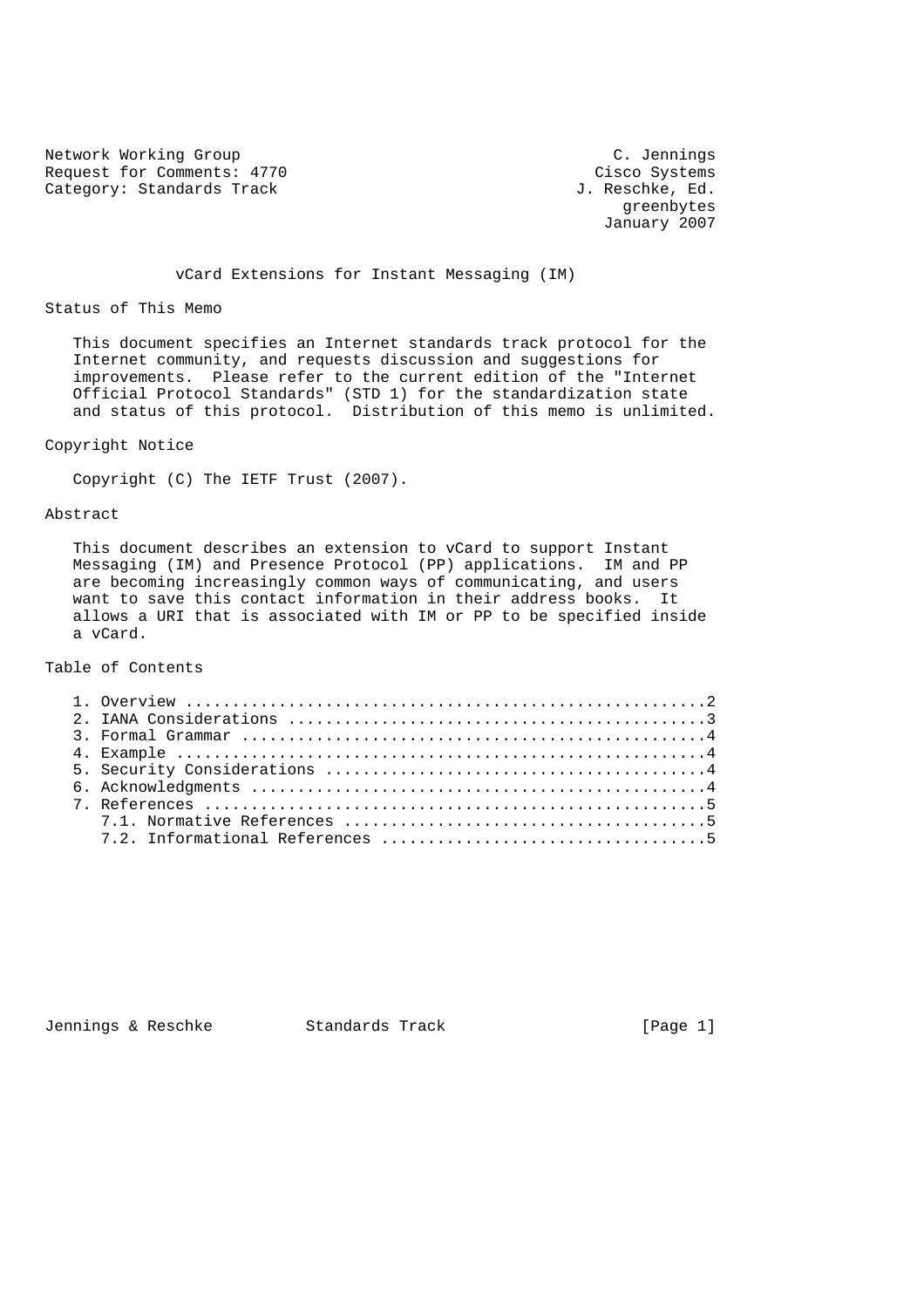## 1. Overview

 As more and more people use various instant messaging (IM) and presence protocol (PP) applications, it becomes important for them to be able to share this contact address information, along with the rest of their contact information. RFC 2425 [1] and RFC 2426 [2] define a standard format for this information, which is referred to as vCard. This document defines a new type in a vCard for representing instant IM and PP URIs. It is very similar to existing types for representing email address and telephone contact information.

 The type entry to hold this new contact information is an IMPP type. The IMPP entry has a single URI (see RFC 3986 [3]) that indicates the address of a service that provides IM, PP, or both. Also defined are some parameters that give hints as to when certain URIs would be appropriate. A given vCard can have multiple IMPP entries, but each entry can contain only one URI. Each IMPP entry can contain multiple parameters. Any combination of parameters is valid, although a parameter should occur, at most, once in a given IMPP entry.

 The type of URI indicates what protocols might be usable for accessing it, but this document does not define any of the types. For example, a URI type of

- o "sip" [5] indicates to use SIP/SIMPLE,
- o "xmpp" [6] indicates to use XMPP,
- o "irc" indicates to use IRC,
- o "ymsgr" indicates to use yahoo,
- o "msn" might indicate to use Microsoft messenger,
- o "aim" indicates to use AOL, and
- o "im" [7] or "pres" [8] indicates that a CPIM or CPP gateway should be used.

 The normative definition of this new vCard type is given in Section 2, and an informational ABNF is provided in Section 3.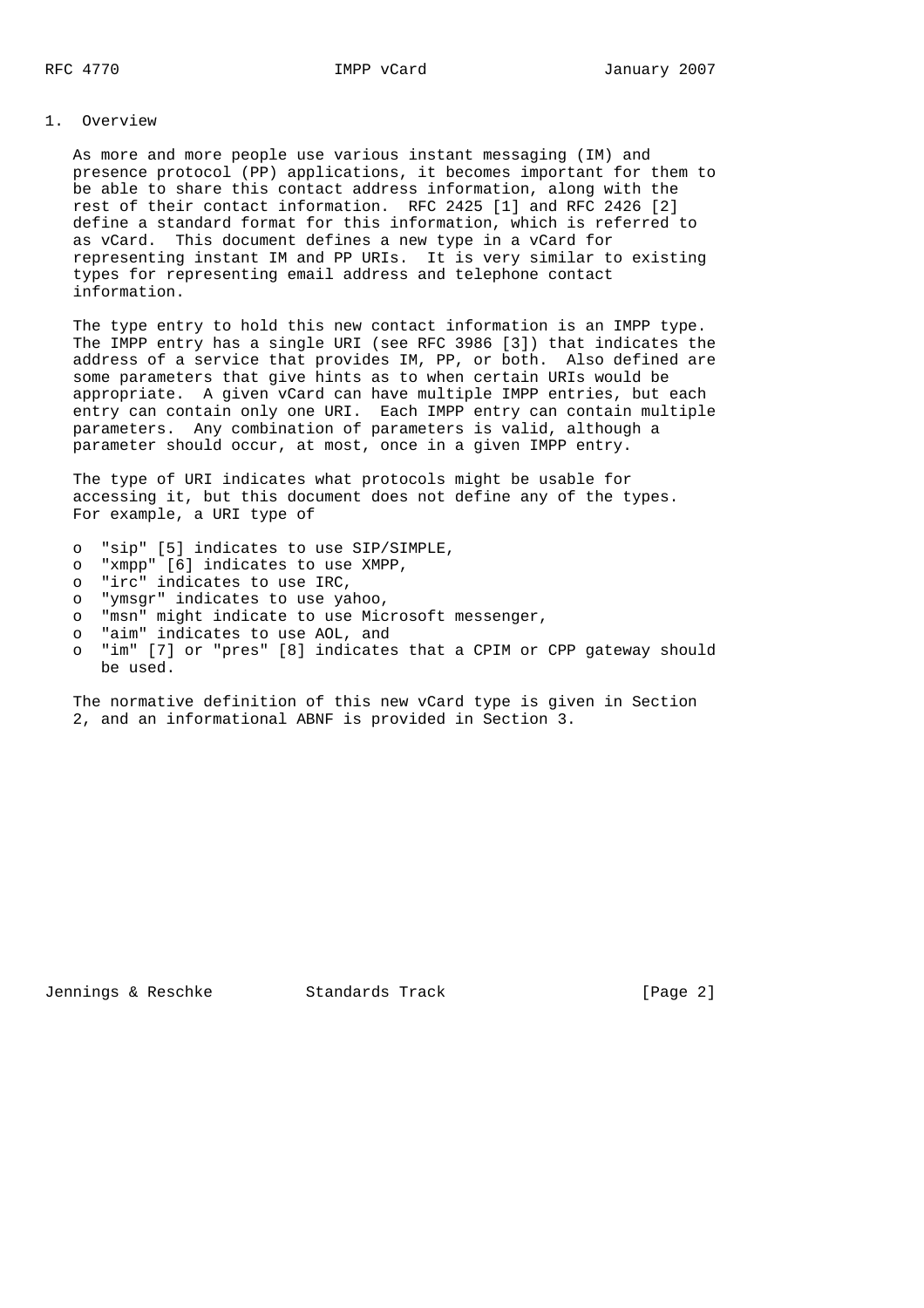#### 2. IANA Considerations

 The required email to define this extension (as defined in RFC 2425 [1]) was sent on October 29, 2004, to the ietf-mime-direct@imc.org mailing list with the subject "Registration of text/directory MIME type IMPP" (see <http://www.imc.org/ietf-mime-direct/mail archive/msg00068.html>).

 This specification updates the "text/directory MIME Types" subregistry in the "text/directory MIME Registrations" registry at http://www.iana.org/assignments/text-directory-registrations with the following information:

Type name: IMPP

 Type purpose: To specify the URI for instant messaging and presence protocol communications with the object the vCard represents.

Type encoding: 8bit

 Type value: A single URI. The type of the URI indicates the protocol that can be used for this contact.

 Type special notes: The type may include the type parameter "TYPE" to specify an intended use for the URI. The TYPE parameter values include one or more of the following:

- o An indication of the type of communication for which this URI is appropriate. This can be a value of PERSONAL or BUSINESS.
- o An indication of the location of a device associated with this URI. Values can be HOME, WORK, or MOBILE.
- o The value PREF indicates this is a preferred address and has the same semantics as the PREF value in a TEL type.

Additional information can be found in RFC 4770.

Intended usage: COMMON

Jennings & Reschke Standards Track [Page 3]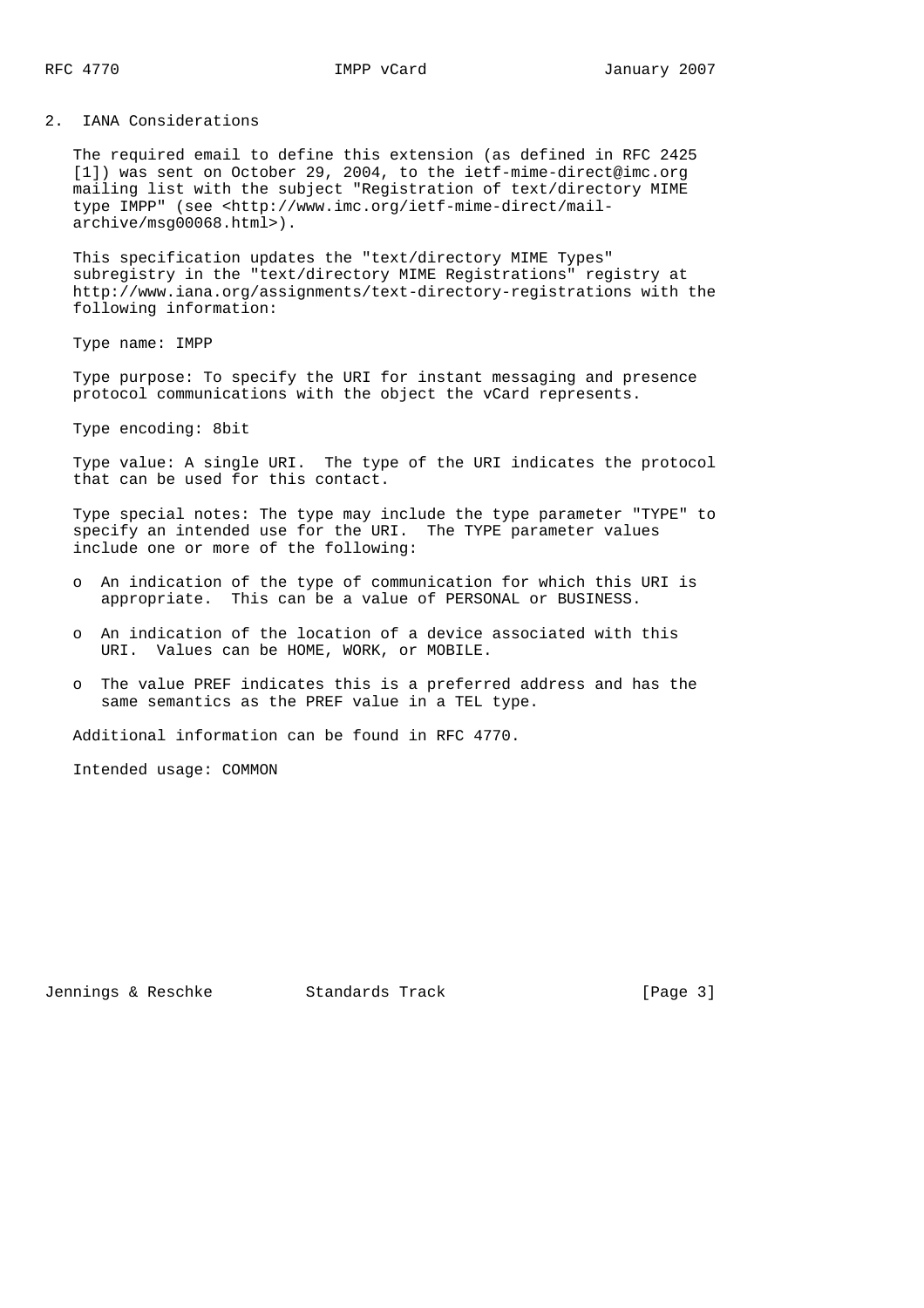# 3. Formal Grammar The following ABNF grammar [4] extends the grammar found in RFC 2425 [1] (Section 5.8.2) and RFC 2426 [2] (Section 4). ;For name="IMPP" param = impp-param ; Only impp parameters are allowed  $value$  = URI ; URI defined in Section 3 of [3]  $impp$ -param = "TYPE" "="  $impp$ -type  $*($  ","  $impp$ -type) impp-type = "PERSONAL" / "BUSINESS" / ; purpose of communications "HOME" / "WORK" / "MOBILE" / "PREF" / iana-token / x-name; ; Values are case insensitive

#### 4. Example

 BEGIN:vCard VERSION:3.0 FN:Alice Doe IMPP;TYPE=personal,pref:im:alice@example.com END:vCard

## 5. Security Considerations

 This does not introduce additional security issues beyond the current vCard specification. It is worth noting that many people consider their presence information more sensitive than other address information. Any system that stores or transfers vCards needs to carefully consider the privacy issues around this information.

6. Acknowledgments

 Thanks to Brian Carpenter, Lars Eggert, Ted Hardie, Paul Hoffman, Sam Roberts, and Pekka Pessi for their comments.

Jennings & Reschke Standards Track [Page 4]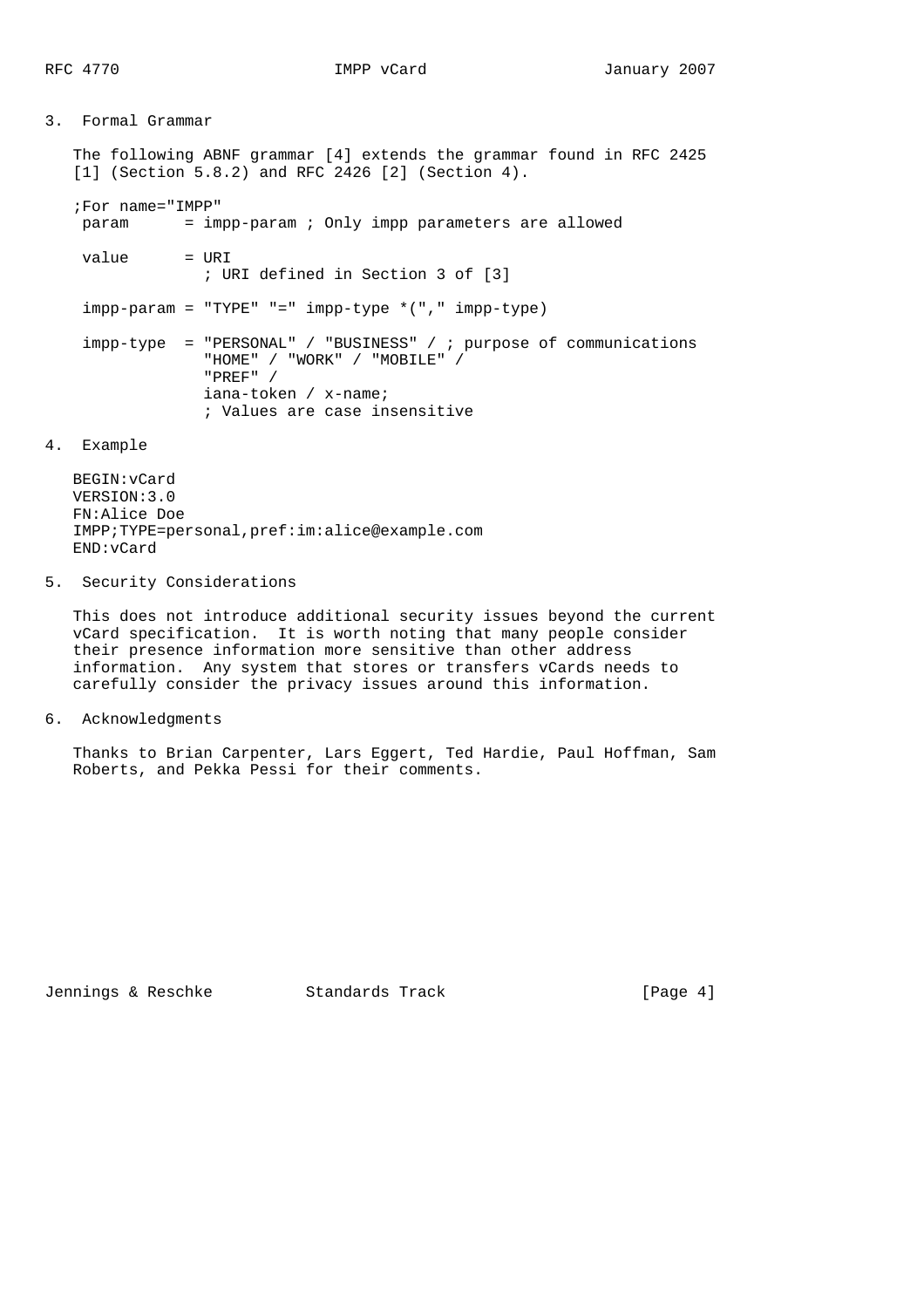## 7. References

- 7.1. Normative References
	- [1] Howes, T., Smith, M., and F. Dawson, "A MIME Content-Type for Directory Information", RFC 2425, September 1998.
	- [2] Dawson, F. and T. Howes, "vCard MIME Directory Profile", RFC 2426, September 1998.
	- [3] Berners-Lee, T., Fielding, R., and L. Masinter, "Uniform Resource Identifier (URI): Generic Syntax", STD 66, RFC 3986, January 2005.
	- [4] Crocker, D., Ed. and P. Overell, "Augmented BNF for Syntax Specifications: ABNF", RFC 4234, October 2005.
- 7.2. Informational References
	- [5] Rosenberg, J., Schulzrinne, H., Camarillo, G., Johnston, A., Peterson, J., Sparks, R., Handley, M., and E. Schooler, "SIP: Session Initiation Protocol", RFC 3261, June 2002.
	- [6] Saint-Andre, P., "Internationalized Resource Identifiers (IRIs) and Uniform Resource Identifiers (URIs) for the Extensible Messaging and Presence Protocol (XMPP)", RFC 4622, July 2006.
	- [7] Peterson, J., "Common Profile for Instant Messaging (CPIM)", RFC 3860, August 2004.
	- [8] Peterson, J., "Common Profile for Presence (CPP)", RFC 3859, August 2004.

Jennings & Reschke Standards Track [Page 5]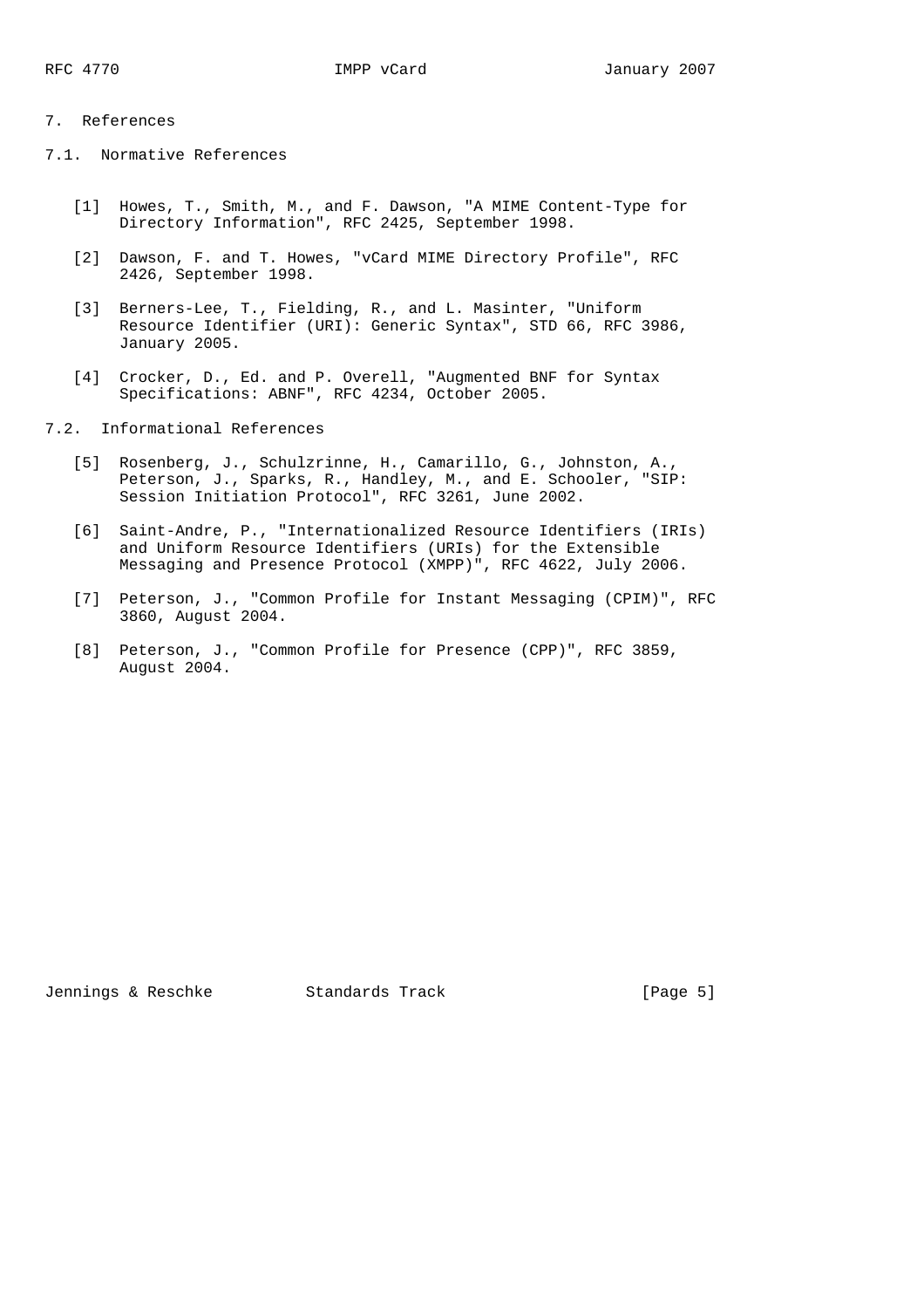Authors' Addresses

 Cullen Jennings Cisco Systems 170 West Tasman Drive MS: SJC-21/2 San Jose, CA 95134 USA

 Phone: +1 408 902-3341 EMail: fluffy@cisco.com

 Julian F. Reschke (editor) greenbytes GmbH Hafenweg 16 Muenster, NW 48155 Germany

 Phone: +49 251 2807760 EMail: julian.reschke@greenbytes.de

Jennings & Reschke Standards Track [Page 6]